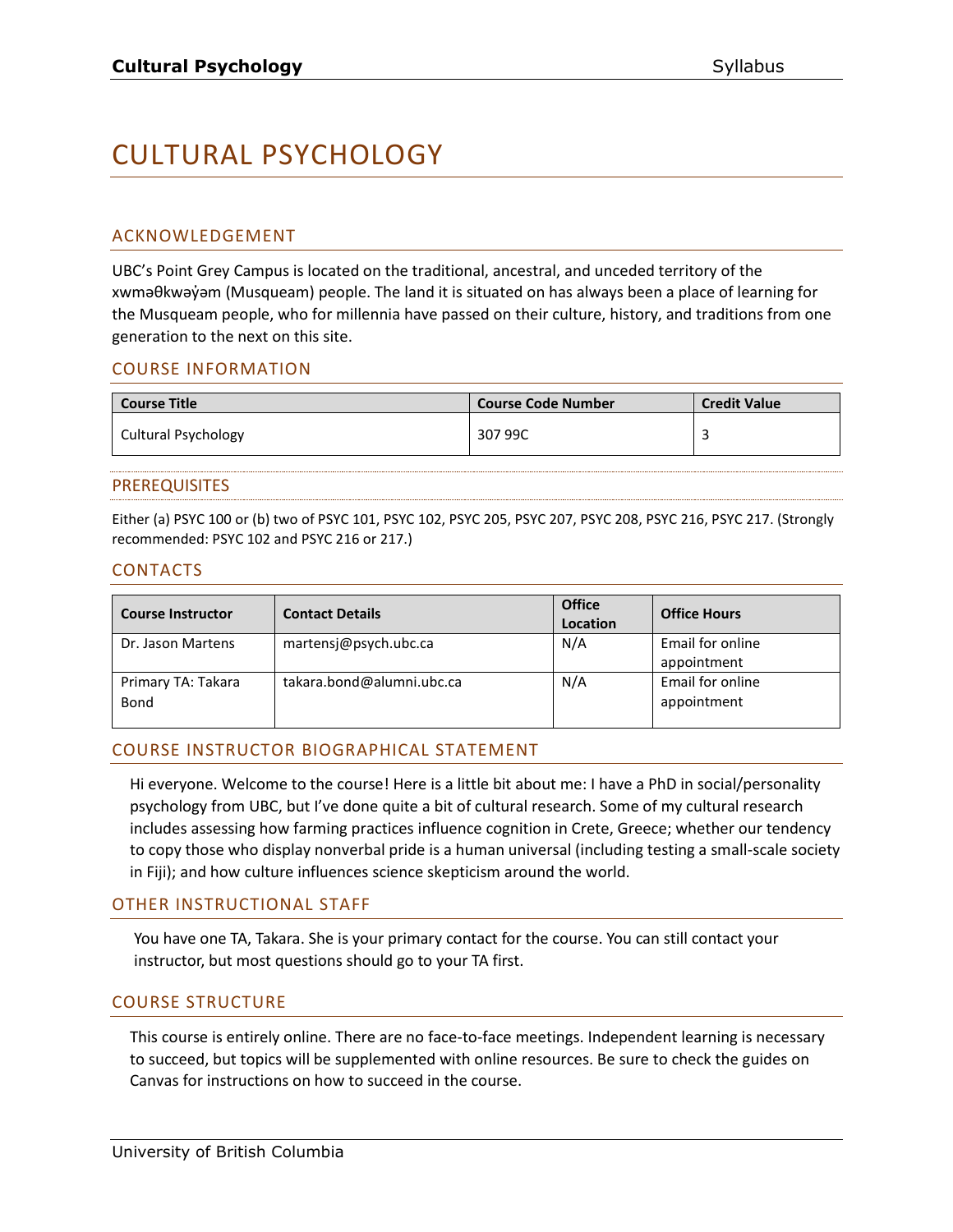# SCHEDULE OF TOPICS

Besides the items in **bold**, the schedule is recommended to help you keep up with the course. You have a bit of freedom on when you complete certain tasks (e.g., when you read the chapters). The bold items are subject to change, but every effort will be made to stick to the schedule. However, unforeseen circumstances might warrant a change (e.g., serious IT issues at UBC, illness, pandemic, etc.), but any change will be communicated to you through Canvas or your university email.

| Weeks            | <b>Module</b>                                                                              | <b>Topics/Notes</b>                                                                                                                                                                                                                                                                    | <b>Readings</b>    |
|------------------|--------------------------------------------------------------------------------------------|----------------------------------------------------------------------------------------------------------------------------------------------------------------------------------------------------------------------------------------------------------------------------------------|--------------------|
| January 11-27    | 1 - Where Does<br>Culture Come From,<br>Why Does it Matter,<br>and How Can We<br>Study it? | Week's Topics:<br>Introduction; Culture and<br>human nature; Cultural<br>evolution; Exam 1 on<br>Module 1 (chapters 1-3<br>and associated resources,<br>completed on Canvas-<br>view details on Canvas)                                                                                | Chapters 1, 2, 3   |
| Ends February 12 | 2 - How Does Culture<br>Come to Shape<br>People?                                           | Week's Topics: Methods;<br>Development and<br>socialization; Self and<br>personality; Exam 2 on<br><b>Module 2 (chapters 4-6</b><br>and associated resources,<br>completed on Canvas-<br>view details on Canvas)                                                                       | Chapters 4, 5, 6   |
| Ends March 9     | 3 - Multicultural<br>Societies and How<br>Culture Influences<br>What we Want and<br>Feel   | Week's Topics: Living in<br>multicultural worlds;<br>Motivation; Emotions;<br><b>Exam 3 on Module 3</b><br>(chapters 7, 8, 10 and<br>associated resources,<br>completed on Canvas-<br>view details on Canvas);<br><b>NO CLASS FEBRUARY 15-</b><br>19 (family day and reading<br>break) | Chapters 7, 8, 10  |
| Ends March 25    | 4 - How Culture<br>Shapes How we Think,<br>Value, and Have<br>Relationships                | <b>Week's Topics: Cognition</b><br>and perception; Attraction<br>and relationships; Morality<br>and religion; Exam 4 on<br>Module 4 (chapters 9, 11,<br>and 12 and associated<br>resources, completed on<br>Canvas-view details on<br>Canvas)                                          | Chapters 9, 11, 12 |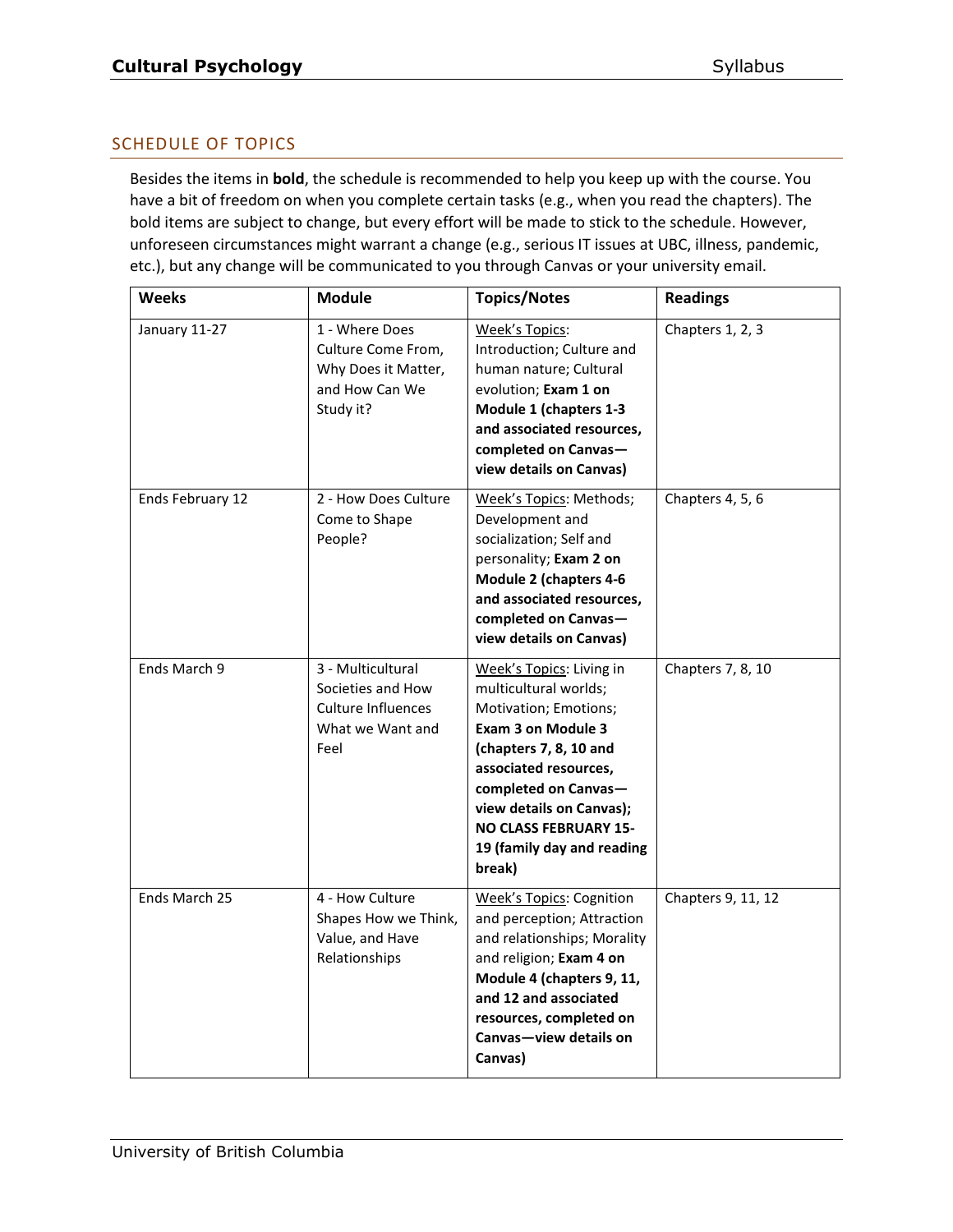| Ends April 14                     | 5 – Culture in Our<br><b>Health and Work</b> | Week's Topics: Physical<br>health; Mental health;<br>Organizations, leadership<br>and justice; Last day to<br>submit the Poster Project<br>is April 14, which is last<br>day of class; NO CLASS<br>APRIL 2 (good Friday) and<br>5 (Easter Monday) | Chapters 13, 14, 15 |
|-----------------------------------|----------------------------------------------|---------------------------------------------------------------------------------------------------------------------------------------------------------------------------------------------------------------------------------------------------|---------------------|
| Final Exam Period: April<br>18-29 |                                              | There is NO final exam for<br>this course                                                                                                                                                                                                         |                     |

#### LEARNING OUTCOMES

This course will explore how culture influences human psychology. The relations between culture and psychology are both complex and profound. We'll be considering a number of difficult questions including: What is human nature? How do culture and self make each other up? What methodologies can we use to study culture in psychology? How do various ways of thinking differ across cultures? What happens when different cultures collide? How do cultures change or persist over time? The goals of the course are to introduce you to the field of cultural psychology, stimulate critical thinking and analytic skills generally, and help you think about your own values from a cultural perspective.

#### LEARNING ACTIVITIES

Without regular meetings to prime you when tasks are to be completed, it is your responsibility to keep up with the content of the class. You should go on Canvas and check your UBC email regularly to ensure you do not miss important information. Being active in discussions will contribute to your knowledge retention.

#### LEARNING MATERIALS

Heine, S. J. (2020). Cultural Psychology. 4th Edition. New York: W. W. Norton.

Previous editions do not contain the same material, so they are not recommended. The  $4<sup>th</sup>$  edition is the latest edition and reorganizes content and adds a new chapter, so it is rather different from previous versions. The textbook can be purchased at the UBC bookstore. It might be available through other third party dealers. Feel free to use alternative formats (e.g., e-texts, used texts, etc.).

Canvas will be used heavily. Your exams will all be completed on Canvas, and this is the primary means of communicating with you and distributing other resources. You must have access to Canvas (e.g., computer and internet access) to complete this course.

#### ASSESSMENTS OF LEARNING

4 Module exams worth 19% each, 76% total, will occur after each of the first 4 modules. There is no module exam for the last module. The exams are multiple choice and completed on Canvas. 4 cultural interviews worth 1% each, 4% total, will occur after each of the first 4 modules. The mini poster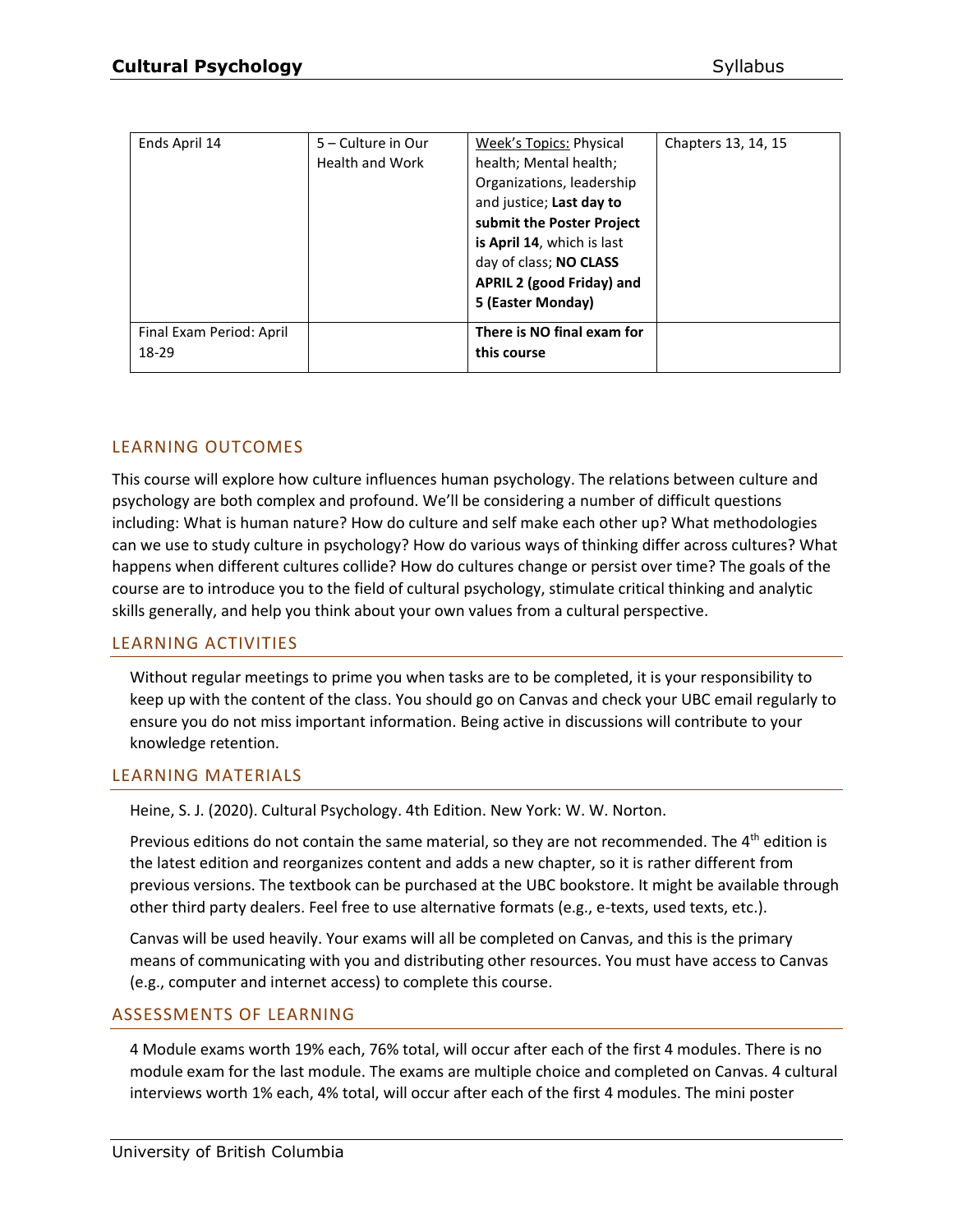project is worth 20% and can be submitted at any time, but must be submitted before the end of the course (the official last day of class) and include content from each module.

Late exams/assignments will receive 10% penalty per day (including weekends). An assessment cannot be more than 1 day late. Excused missed exams/assignments will either be omitted (with other content re-weighted) or done at another time, at the instructor's discretion. Typical accepted reasons for missing an exam/assignment include being ill or on jury duty.

# UNIVERSITY POLICIES

UBC provides resources to support student learning and to maintain healthy lifestyles but recognizes that sometimes crises arise and so there are additional resources to access including those for survivors of sexual violence. UBC values respect for the person and ideas of all members of the academic community. Harassment and discrimination are not tolerated nor is suppression of academic freedom. UBC provides appropriate accommodation for students with disabilities and for religious observances. UBC values academic honesty and students are expected to acknowledge the ideas generated by others and to uphold the highest academic standards in all of their actions.

Details of the policies and how to access support are available on **[the UBC Senate website.](https://senate.ubc.ca/policies-resources-support-student-success)**

# OTHER POLICIES

# **Departmental policy on grade distribution**

All psychology courses are required to meet the grade distributions as described below. This is done in order to "maintain equality among sections and conformity to University, Faculty, and Department norms". Thus scaling of grades may take place. If the grades are scaled, any extra credits that are earned will be added to your grades after the scaling. Because of the potential need for scaling, "students should therefore note that an unofficial grade given by an instructor might be changed by the faculty, department, or school. Grades are not official until they appear on a student's academic record."

#### **Psyc 300 and 400-level courses**

|               | <b>Class Performance</b> |    | Mean Standard Deviation |  |
|---------------|--------------------------|----|-------------------------|--|
| Good class    |                          | 70 | 13                      |  |
| Average class |                          | 68 | 13                      |  |
| Weak class    |                          | 66 | 13                      |  |

# **Academic Dishonesty**

Please review the UBC Calendar "Academic regulations" for the university policy on cheating, plagiarism, and other forms of academic dishonesty. Also visit www.arts.ubc.ca and go to the students' section for useful information on avoiding plagiarism and on correct documentation. The Department of Psychology